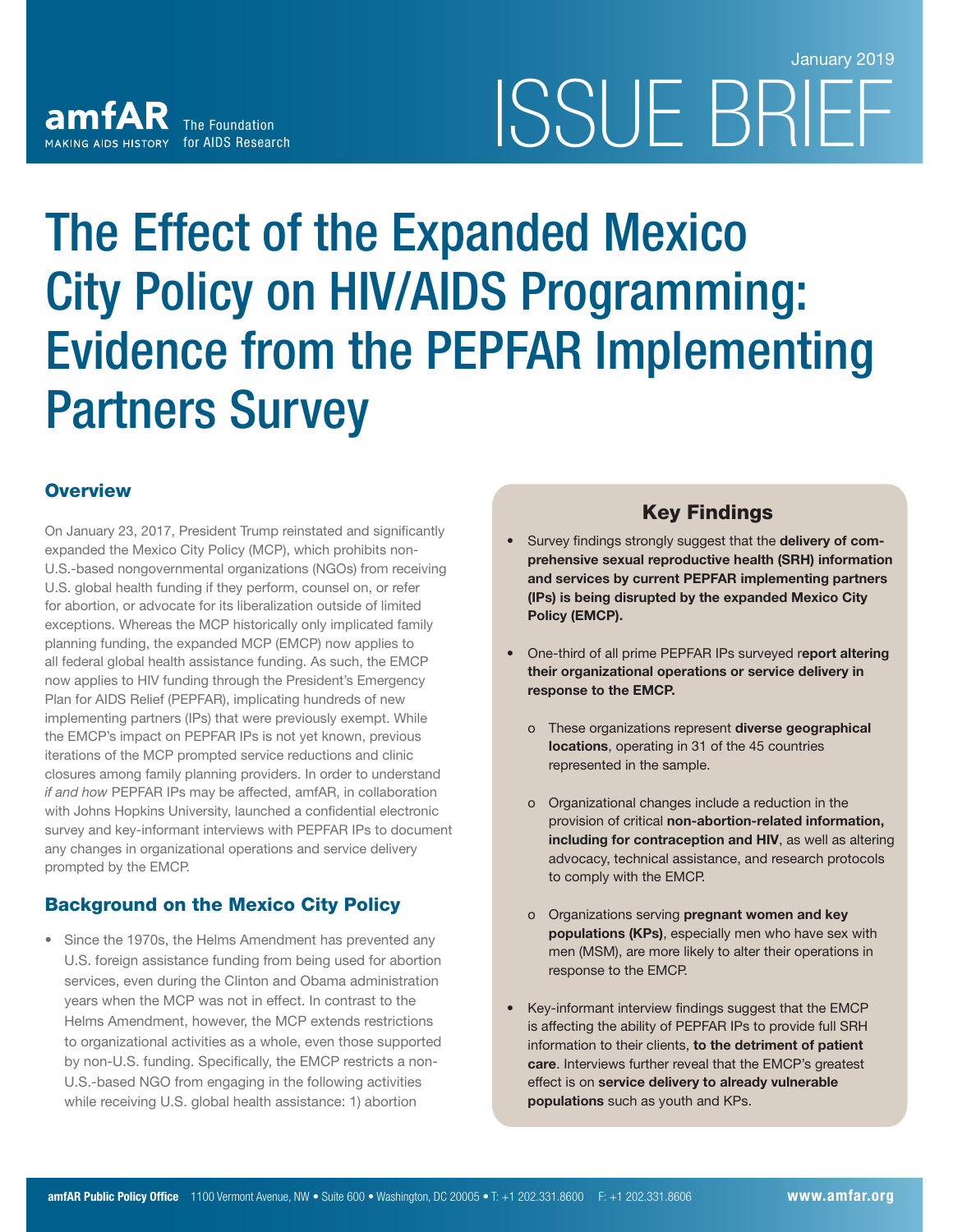services; 2) counseling on abortion; 3) referring for abortion; and 4) advocating for the liberalization of abortion access. Limited exceptions in the cases of rape, incest, or if carrying the pregnancy to term would endanger a woman's life, are allowed in the EMCP language.<sup>1</sup> Additionally, abortion counseling/referrals are allowed if a woman has explicitly stated her intention to access a legal abortion and is seeking information, or if she lives in a country where local law protects her right to full informed consent on reproductive decisions including abortion services. However, restrictions do apply in all other cases including when a women's health is at risk or when fetal abnormalities are detected.

- On his second day in office (January 23, 2017), President Trump reinstated and announced an intention to expand the MCP via presidential memorandum. The EMCP, formally titled *Protecting Life in Global Health Assistance* and released in May 2017, prohibits non-U.S.-based/foreign nongovernmental organizations (fNGOs) from receiving any form of U.S. global health assistance unless the organization certifies that it will comply with the EMCP.
- Prior iterations of the MCP only applied to U.S. global health assistance for family planning (FP), a budget line of approximately \$600 million. The EMCP now applies to nearly all U.S. global health assistance, including PEPFAR, a budget of approximately \$8.8 billion. This dramatic expansion means that hundreds of additional organizations must choose between complying with these restrictions and losing their U.S. funding.
- The MCP is found to be an unconstitutional restriction of U.S.-based organizations' right to free speech, so the Policy only applies to non-U.S.-based organizations. However, U.S.-based organizations are required to ensure that all of their fNGO sub-partners comply with the Policy.

# PEPFAR Implementing Partner Study

# Introduction: Why the PEPFAR Implementing Partners Survey is timely and needed

Since PEPFAR-funded HIV programs have historically been exempt from the Policy, the full consequences of the EMCP for PEPFAR IPs are unknown. However, research on prior iterations of the MCP has demonstrated that the Policy diverted funds from trusted sexual and reproductive health providers, resulting in clinic closures and decreased access to contraceptives.<sup>2</sup> Reductions in contraception coverage

subsequently contributed to increased rates of abortion and unintended pregnancy, especially in rural areas.<sup>2,3,4</sup> While HIV outcomes were not explicitly studied in previous quantitative research, contraception coverage is a known contributor to HIV prevention, averting an estimated 173,000 infant infections each year in sub-Saharan Africa alone.<sup>5</sup> Sub-Saharan Africa is a region with high unmet need for FP and the world's highest HIV prevalence, such that even a small proportional change in the availability of contraception can have serious consequences for new HIV infections and women's health. Indeed, a recent study found that countries where the EMCP was most likely to disrupt HIV and FP service integration were also those with the highest HIV prevalence.<sup>6</sup> Given that PEPFAR is the U.S.'s largest global health program, approximately \$5.2 billion per year, policies that may threaten its efficiency must be closely examined.

## **Objectives**

The aim of this study was to document the actual and anticipated impact of the EMCP on PEPFAR IPs. Specifically:

- 1. Collect primary, quantitative data from IPs that received PEPFAR funding in FY2016 and/or FY2017, in order to document changes in contracts and the initial in-country response to the EMCP.
- 2. Conduct qualitative, in-depth interviews with a subset of surveyed IPs to further explore funding and operational changes due to the EMCP.

# **Methods**

The research team – a collaboration between amfAR, The Foundation for AIDS Research, and the Johns Hopkins Bloomberg School of Public Health – collected data between May and November 2018 on changes in PEPFAR IP funding and operations as a result of the EMCP using the following methods:

## *Quantitative survey*

- An electronic survey of PEPFAR prime IPs was administered via an online survey platform from May 24 to September 28, 2018.
- The initial survey sample included all PEPFAR IPs identifiable through the 2016-2017 PEPFAR country operational plans (n= 980 unique country/IP combinations).
- Out of the initial sample, contact information for a recommended survey respondent was found for 504 IPs, out of which 286 links were completed (response rate of 56.7%). Survey respondents included IP country directors,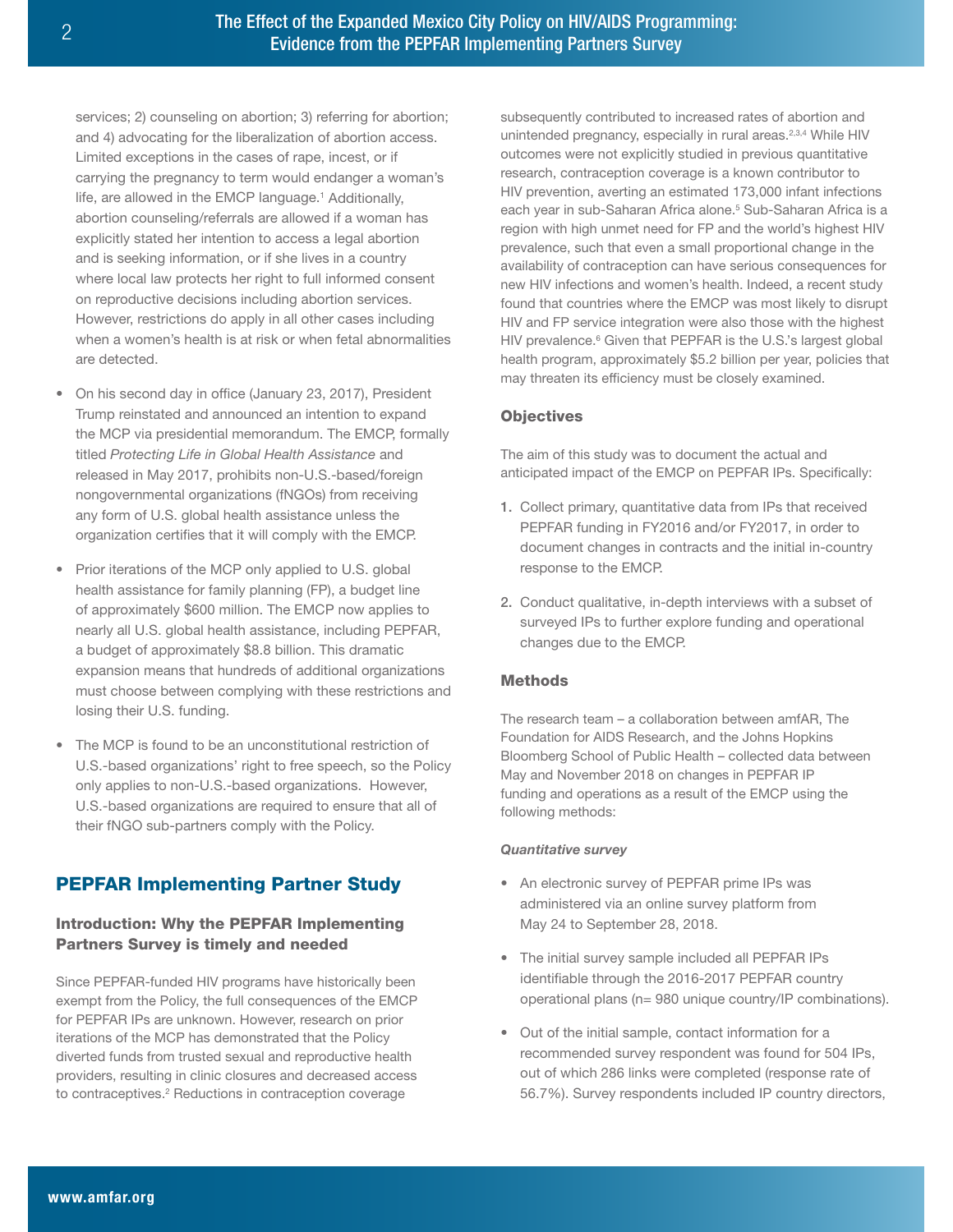program managers, or another best-suited respondent as identified by the organization.

- The 35-item online survey was available in both English and Portuguese and took on average 10 minutes to complete. Consenting participants were asked questions covering 5 major domains: IP's scope of services, funding, awareness of the EMCP, operational changes related to the EMCP, and subpartner information.
- Only IPs that reported being aware of the EMCP were asked questions on operational changes related to the EMCP. All questions were reviewed by an expert policy research group and piloted with IPs in South Africa and Mozambique to ensure questions were clear and not leading.

#### *Key informant in-depth interviews*

- Twelve in-depth interviews were conducted with key informants (KIs) from current and former PEPFAR IPs based in Eswatini (n=4) and South Africa (n=8). All KIs had previously responded to the survey and were aware of the EMCP.
- Qualitative interview guides were open ended and adapted to be relevant to each IP. Primary topics included organizational background information, Policy interpretation, organizational

#### Figure 1. Sampling flow chart



changes made as a result of the EMCP, and observed and anticipated population level impacts of the Policy.

#### Findings

Overall, the majority of organizations in this study were current IPs, of which 80% (198/247) were aware that the EMCP was added to their grant agreements at the time of the survey. Despite this, IPs reported low levels of training by their U.S. government funder, with only 53% (132/247) indicating that they had received training since January 2017. Implementers were a mix of U.S.-based NGOs (47%), fNGOs (32%), U.S.-based universities (8%), non U.S.-based universities (2%), and other types of organizations. Most commonly, IPs received funding through cooperative agreements (73%, 180/247), followed by grants (11%, 27/246), and contracts (8%, 18/246). On average, 60% of IPs' total budget was from the U.S. government and 26% of IPs reported that over 90% of their budget came from U.S. global health funding.

#### *Broad geographic reach*

In 31 of the 45 countries (69%) represented in the survey sample, at least one organization reported an EMCP-related change to services or operations. These changes were most common in Sub-Saharan Africa, where the majority of PEPFAR funding is allocated. EMCP-related changes were reported regardless of a country's abortion legality. For instance, in nearly half (13/31, 42%) of the countries where EMCP-related impacts were found, abortion is legal only if performed to save a woman's life. While local law in these settings restricts abortion services beyond the language of the EMCP, Policy impacts were still detected.

In Eswatini, a country with highly restrictive abortion laws, 57% of current partners reported altering operations in relation to the Policy. As one KI describes, the EMCP has diverted funds away from trusted providers of youth-friendly SRH care in Eswatini, resulting in the termination of outreach services that primarily benefited youth:

*"Young people who are living with HIV have big barriers to health care in government facilities. They used to get their family planning from the outreach/mobile clinics because they live out of town, but now those services have stopped… Youth ARV care can also be disrupted because they used to get HIV treatment through outreach programs, but now they have to travel to a government facility that they don't prefer... There is a very high potential for new infant infections."* 

— Eswatini, former partner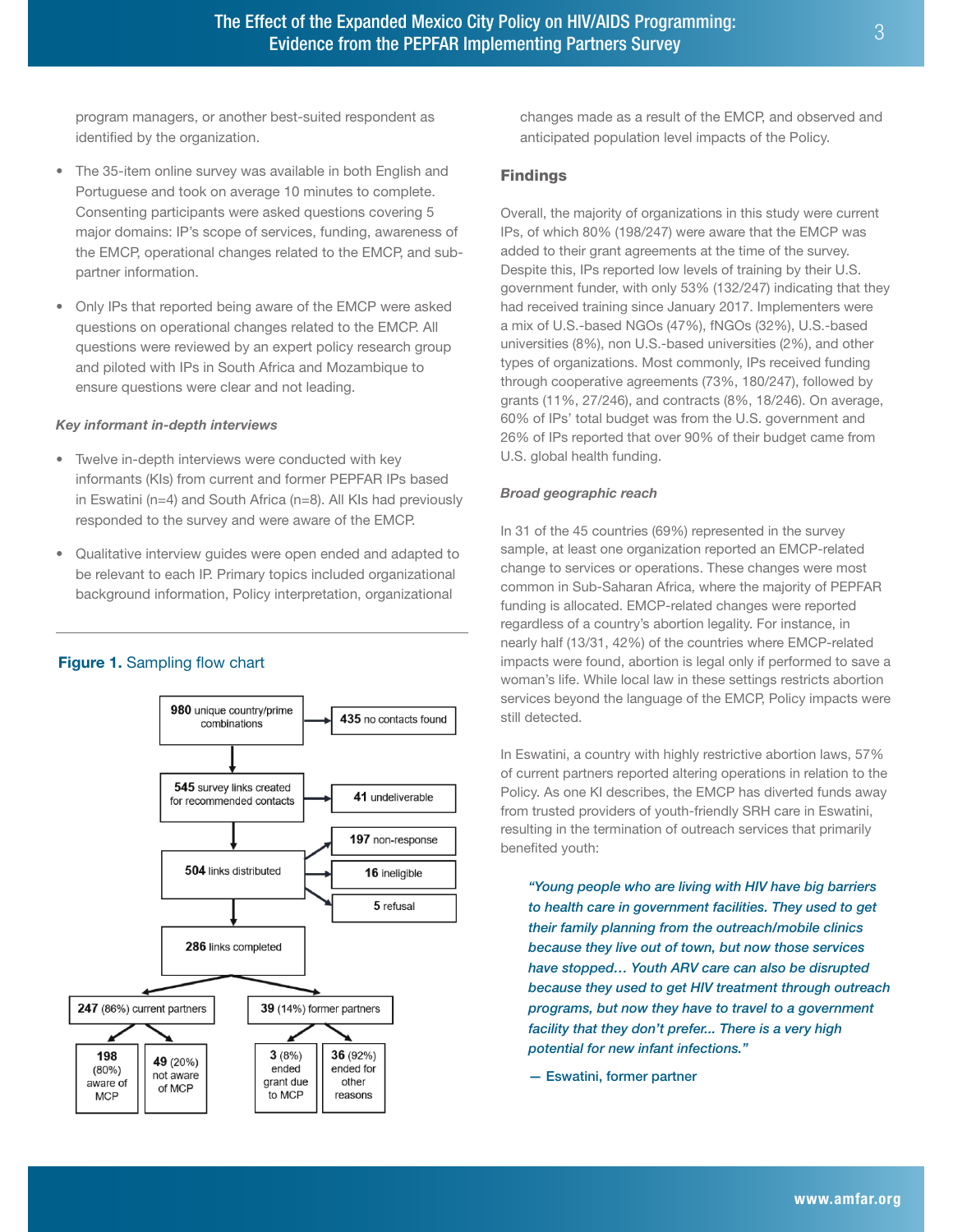According to the survey, the countries with the highest number of EMCP-affected organizations are South Africa, Eswatini, Kenya, and Mozambique. These are countries with generalized HIV epidemics that have historically received a large proportion of PEPFAR's budget. Key informants from countries with high levels of PEPFAR funding repeatedly described a complex relationship with U.S. funding, in which governments must balance the desire to make their own programmatic decisions with the continued reliance on U.S. support:

*"We don't fully blame the US government. We are grateful that we have been given the money. Our government should be taking over because it is our country and our issues. The South African government should be fighting for its people. It is also the South African government who are failing the adolescent girls and young women."*

— South Africa, current partner

#### *Disruptions in the delivery of sexual and reproductive health services and information by PEPFAR IPs*

Among organizations aware of the EMCP, 34% (n=67) reported an actual or anticipated organizational change as a result of the Policy. The type of funding an organization received or services it provided, such as technical assistance, outreach, or clinical services, did not predict whether or not an IP reported a change in operations in response to the EMCP.

The most commonly reported organizational change was a reduction in the provision of SRH information, including pregnancy counseling (28 organizations, 42%). Other commonly reported changes included reductions in the provision of information on legal abortion, SRH community trainings or advocacy, and contraception counseling and referrals. Onethird of the changes reported by IPs were not directly related to abortion, and included HIV services, cervical cancer screening, adolescent health guidance, and advocacy [Figure 3]. Since the EMCP does not regulate these activities, the reduction in the provision of non-abortion services may reflect disruptions to integrated care models, declining patient numbers, or misinterpretation/over-implementation of the EMCP.

Survey results highlight the intentional reduction in the provision of accurate reproductive health information, including on safe abortion services, by current PEPFAR partners. Informants described this 'gagging' of IPs as having a negative impact on their ability to maintain community trust and patient care:

*"We are trusted in the community to provide information, but we can't talk about it [abortion], we have to act like we don't know about it. We have to act like we don't know about the girls dying because they go to a so-called doctor who tells them to drink bleach. It seems like even the Department of Health has turned a blind eye."*

— South Africa, current partner



# Figure 2. PEPFAR partners in 31 countries report changes due to the EMCP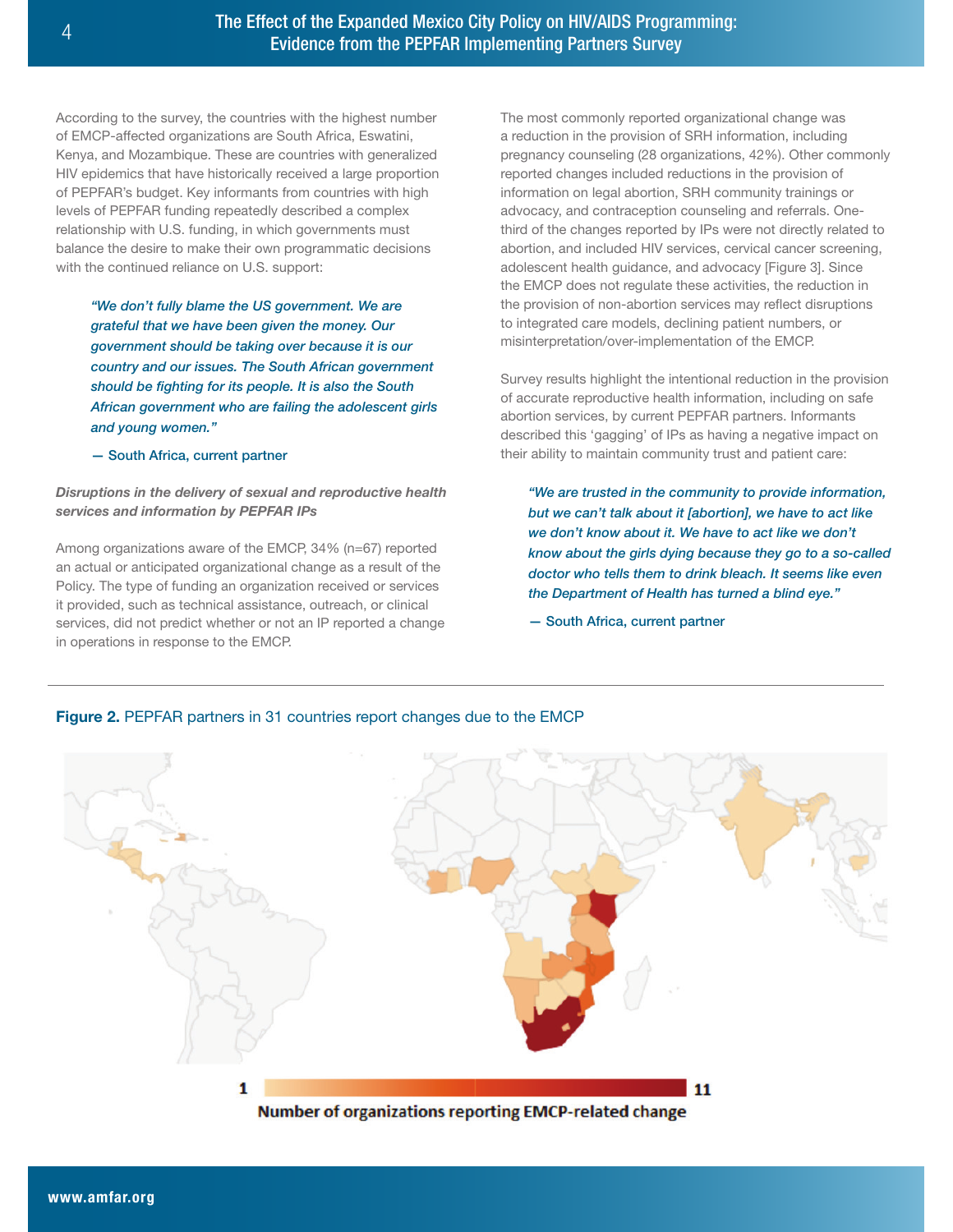#### Figure 3. Changes in current PEPFAR IP operations by service type



#### *Vulnerable populations disproportionately affected by the EMCP*

Quantitative and qualitative study findings highlight that young women and other vulnerable populations are more likely to be impacted by the EMCP. At the organizational level, PEPFAR IPs that serve pregnant women and key populations, particularly MSM, were significantly more likely to report service disruptions in response to EMCP [Table 1]. The reasons for this are not fully understood. Some qualitative data suggest that organizations that serve key populations are more likely to also provide comprehensive family planning and thus disproportionately affected by restrictions on reproductive health information, which threatens integrated SRH care for key populations.

*"HIV programs have to be integrated – cutting HIV funds means we are cutting everything. Integrated care is especially important for youth, key populations and other groups who are limited in resources and can't afford to make multiple trips for services."*

— Eswatini, former partner

At the patient level, key informant interviews highlighted how pregnant young women are particularly impacted by the EMCP, as they are the population that is most in need of accurate reproductive health information:

*"They [adolescent girls and young women] are the populations that are the most affected. When they are pregnant, they still want to go to school, and they say, 'Should I get an abortion?' and we are in limbo, we don't know what to tell them. When they come to you, they need to be counseled, they need to know their options. The girls say 'Abortion, what is that?' and you can't say."*

— South Africa, current partner

#### *Altering implementing partner relationships*

Key informant interviews highlighted the ways in which the EMCP altered existing partner relationships and damaged coalition-building efforts. For example, IPs with longstanding roles in the HIV response that did not comply with EMCP restrictions reported being excluded from national campaigns and partnership agreements to the detriment of national service delivery. Prime partners were also forced to drop sub-partners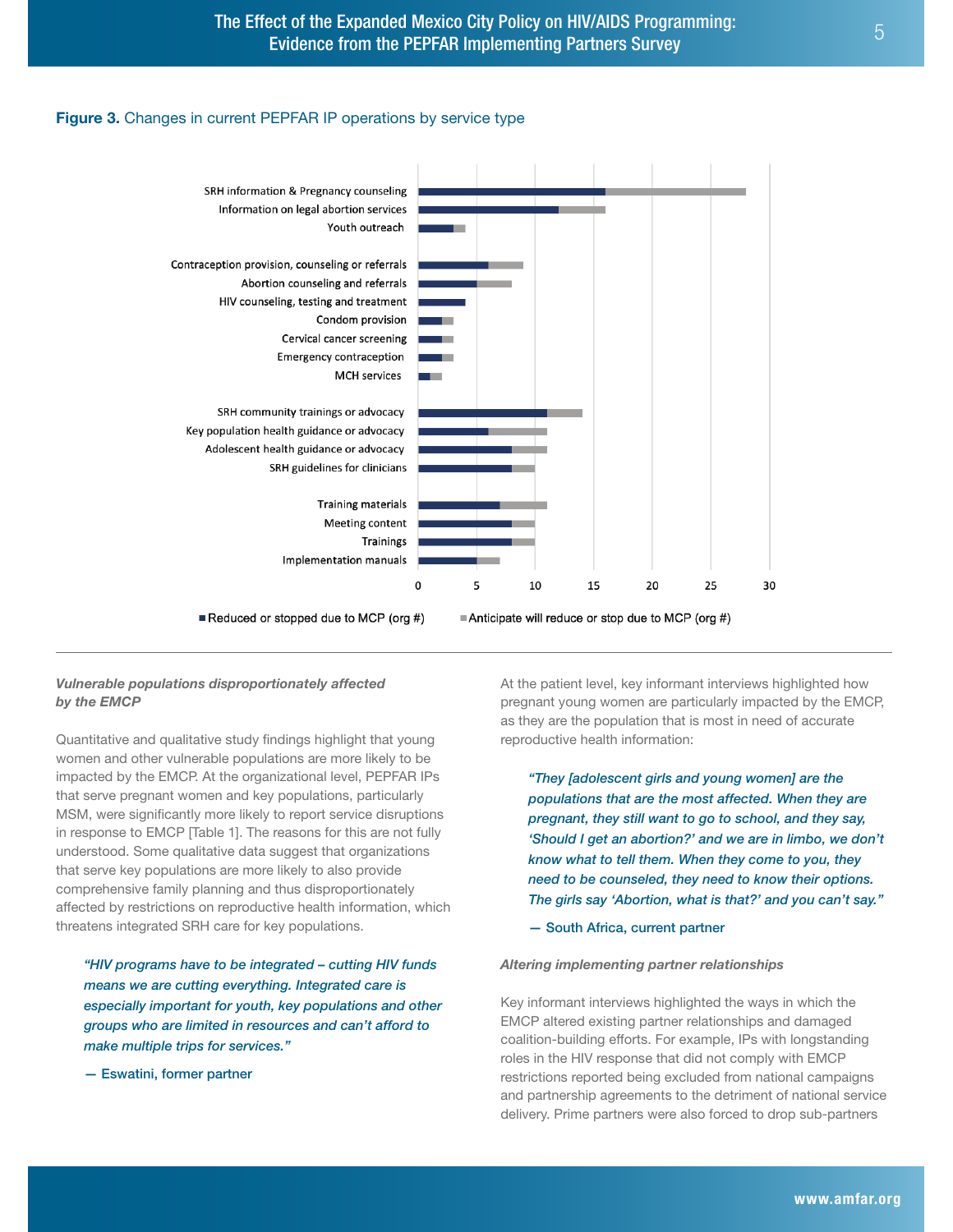## Table 1: PEPFAR IPs reporting reducing or stopping a service due to the EMCP by populations served

| <b>Population served</b>            | <b>Total IPs aware</b><br>of the <b>EMCP</b><br>$n = 198$ | Any change<br>from the MCP<br>$n = 56$ | No change from<br>the MCP<br>$n = 142$ | P-value <sup>^</sup> |
|-------------------------------------|-----------------------------------------------------------|----------------------------------------|----------------------------------------|----------------------|
| General population (%)              | 83.8                                                      | 89.3                                   | 81.7                                   | .28                  |
| Pregnant women (%)                  | 62.4                                                      | 72.7                                   | 58.3                                   | $.04**$              |
| Adolescents (%)                     | 75.8                                                      | 73.2                                   | 76.8                                   | .60                  |
| Key Populations <sup>1</sup> $(\%)$ | 60.1                                                      | 64.3                                   | 58.5                                   | .45                  |
| Sex Workers (SW)                    | 49.0                                                      | 53.6                                   | 47.2                                   | .41                  |
| <b>MSM</b>                          | 43.4                                                      | 53.6                                   | 39.4                                   | $.07*$               |

<sup>1</sup>Includes SW, MSM, transgender, people who inject drugs, and people in prison ^Fisher's exact test if any cell <5, otherwise Pearson's chi-squared test  $*$ p<.05,  $*$ p<.1

that did not comply with the EMCP, or chose to end agreements with sub-partners who they saw as "too risky" to continue a relationship.

Forcing prime partners to choose sub-partners based on funding restrictions, as opposed to performance, is described as being to the detriment of PEPFAR programming. Indeed, key informants discussed how the loss of high-performing sub-partners has led U.S.-based prime partners to retain the grant and attempt to implement a program themselves. This loss of local expertise by a trusted sub-partner was seen as a major disadvantage to PEPFAR programming, especially when providing services to hard-to-reach and vulnerable populations.

*"Now the U.S. primes are trying to be the implementers and do the work but it's not as good. Sometimes these large international NGOs are just chasing numbers and they don't understand the context on the ground, which causes care to suffer… Usually only around 10% of their staff are local and they don't know how to implement locally. Services are compromised."*

— Eswatini, former partner

## Key Takeaways

- PEPFAR IPs are altering services, delivery of health information, and partnerships in response to the EMCP. These changes are due to U.S. government funding requirements as opposed to best practices in the delivery of SRH services.
- Organizations across multiple PEPFAR countries are altering operations in response to the EMCP, regardless of the country's abortion laws. Particularly troubling is that the greatest disruption of services is documented in countries with major HIV epidemics, such as South Africa, Eswatini, and Mozambique.
- Reduction of non-abortion-related services and information by PEPFAR IPs is common. These findings may reflect disruptions in integrated care models, declining patient numbers, or misinterpretation/over-implementation of the EMCP.
- While this study does not measure the population-level health impact of the EMCP, it demonstrates that SRH information and service delivery are being undermined. The results indicate an increased risk for vulnerable populations that are more reliant on outreach services and integrated care models.
- Additionally, partnerships and coalitions are being disrupted by the EMCP. In some countries partner agreements are being altered such that the most suitable local partner is not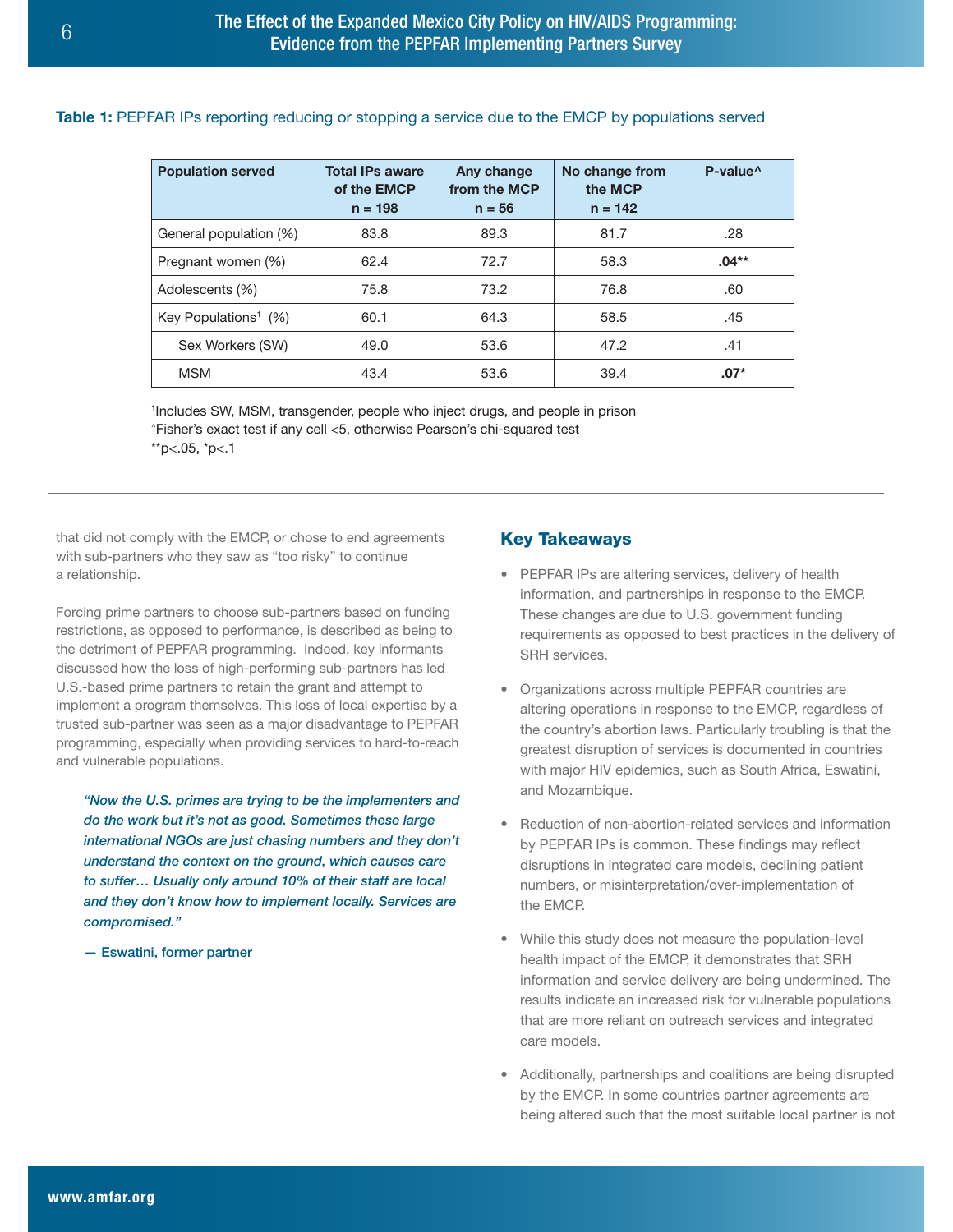able to implement programs. This runs counter to PEPFAR's expressed goals of improving efficiency and shifting grantmaking to local organizations.

## Recommendations

This study provides evidence of disruptions in HIV/AIDS programming prompted by the EMCP, and more broadly, the delivery of comprehensive, evidence-based SRH services by PEPFAR IPs. All stakeholders can work to mitigate and respond to these risks.

#### *Suggested responses for IPs:*

- 1. To avoid over-implementation of the Policy, IPs should know the provisions of the EMCP. USAID/CDC training on the Policy should be supplemented with guidance from external sources, including individual legal counsel, SRH policy expert groups, and online resources, when needed.<sup>7</sup>
- 2. Prime partners, who are responsible for communicating the Policy to their sub-partners, should vet communications with Policy experts and translate materials if necessary.
- 3. Coalition building across signing and non-signing groups is not prohibited by the EMCP, nor are consortia and projects undertaken between these groups, as long as activities do not violate the Policy.
- 4. IPs can consider establishing in-country networks of organizations receiving US global health assistance to share information on best practices in the context of the Policy and to recognize gaps in services resulting from the Policy that other partners might fill.

#### *Suggested responses for PEPFAR:*

- 1. To avoid over-implementation of the Policy, all PEPFAR staff working closely with IPs should be routinely trained on the EMCP so that they can transmit accurate information and offer appropriate guidance when needed.
- 2. Increased clarity on the Policy provisions could be transmitted in upcoming COP guidance and training documents that emphasize what is still allowable under the EMCP and which activities are restricted. Document translation into non-English languages is required.
- 3. Where possible, PEPFAR program and partner funding data should be used to monitor the impacts of the EMCP on PEPFAR IPs and any related health impacts. This may include documenting where partner and sub-partner agreements were terminated due to the EMCP. These data must be made publicly available to aid stakeholders in the development of targeted harm reduction responses.

#### *Suggested responses for policymakers:*

- 1. It is essential that policymakers solicit feedback from the organizations implementing U.S.-funded global health programs and align policies with the current evidence from the field.
- 2. Current data on the EMCP show policy-related disruptions to PEPFAR programming and service delivery. This is counter to the goals of U.S. global health assistance and strongly suggests that the Policy should be repealed. Ignoring emerging data on the EMCP risks derailing progress on hard-won gains in SRH and HIV epidemic control.

## REFERENCES

- 1. USAID. Standard Provisions for U.S. Nongovernmental Organizations, USAID, Editor. May 2017: Washington, DC. p. 75–84
- 2. Bendavid, E., Avila, P., & Miller, G. (2011). United States aid policy and induced abortion in sub-Saharan Africa. Bulletin of the World Health Organization, 89(12), 873-880c.
- 3. Jones, K. M. (2015). Contraceptive supply and fertility outcomes: Evidence from Ghana. Economic Development and Cultural Change, 64(1), 31-69.
- 4. Reynolds, H. W., Steiner, M. J., & Cates, W. (2005). Contraception's proved potential to fight HIV. Sexually transmitted infections, 81(2), 184-185.
- 5. Rodgers, Y. (2018). The Global Gag Rule and Women's Reproductive Health: Rhetoric Versus Reality. Oxford University Press.
- 6. Sherwood, J., Sharp, A., Honermann, B., Horrigan, C., Chatterjee, Meghna, Jones, A., & Cooney, Cooney, C. (2018). Mapping the impact of the expanded Mexico City Policy for HIV/family planning service integration in PEPFARsupported countries: a risk index. BMC Public Health, 18:1116.
- 7. PAI. What you need to know about the protecting life in global health assistance restriction on U.S. global health assistance. October 5, 2017. Accessible at: https://pai.org/reports/need-know-protecting-life-global-health-assistancerestrictions-u-s-global-health-assistance/#